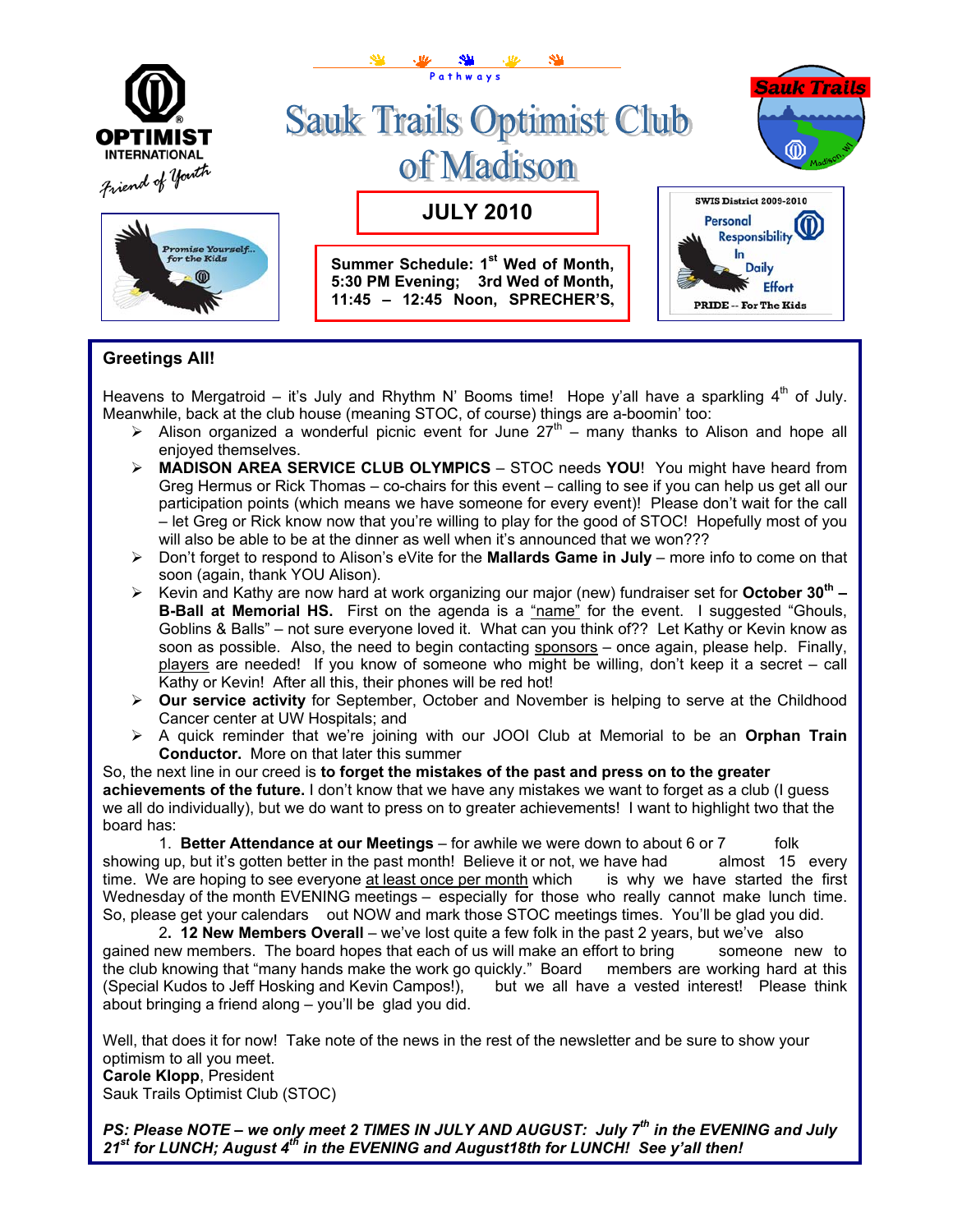## **July 2010 Sauk Trails Optimist Club, Ltd. Page 2 of 5**

## **Sauk Trails Optimist Club – STOC Board Meeting Good Shepherd Lutheran Church, June 1st, 2010**

**Members in Attendance**: President: - Carole Klopp, Sec/Treas – Gene Spindler; VP: Alison Scherer, Past President: Kevin Campos, Board Members: Jeff Hosking, Bonnie Spindler, Bob Wortinger. Pat Beiersdorf, Ray Schmitz. Optimist: Darrin Sharp. **Not attending**. Kathy Johnson

Carole Klopp called the meeting to order at 4:49 pm.

The minutes of the April 20, 2010 Board Meeting were discussed. A motion was made (Bob Wortinger), seconded (Pat Beiersdorf), and passed to approve the minutes of the April Board Meeting.

The Financial Report through April 30, 2010 was presented to the Board. The Board discussed the information provided. A motion was made (Bonnie Spindler), seconded (Alison Scherer) and passed to accept the financial report as presented.

The Board discussed Officers and Board Members for 2010-2011. The following will be presented to the membership to be voted on **June 2, 2010**.

 President John Scherer Vice President Secretary/Treasurer Bob Wortinger

Board Members Darrin Sharp, Gene Spindler, Kevin Campos

There was a brief discussion about a possible change for the luncheon meetings. There was a strong interest in the Vintage as a possible location for lunch after a positive experience with the Respect for Law luncheon. Further discussion will occur towards the end of the Optimist Year as to whether there will be a change in location.

The luncheon meeting schedule for the summer months was discussed and the following are the meetings: June  $2^{nd}$ -evening meeting, June 9, June 16, June 23, July 7-evening meeting, July 21, August 4-evening meeting and August 18. The evening meeting will consist of a short meeting and the rest of time will be social time.

Fundraising was discussed. The basketball event is scheduled for **Saturday October 30th** at Memorial High School from 2 to 5 PM. A raffle will also be scheduled. The specifics of the raffle will be determined at a later time. We will be looking to get some highly desirable sport items (Packer Football) to raffle.

Social: The picnic is scheduled on **June 27th** at the Madison Zoo. An E-vite will be coming for members to sign up. An E-vite will also be coming for a Mallards baseball game in July. We have 10 free passes for one game. The pass includes a game ticket and a hot dog with beverage. The game will be scheduled for **a Monday, Tuesday or Wednesday in July**.

The Board discussed adding November as a third month to assist serving meals for Childhood Cancer. The dates are: **September 19th, October 17th and November 21st**.

A motion was made (Alison Scherer), seconded (Bob Wortinger) and passed to adjourn. The date, time and location for the next Board Meeting **is 4:30 on July 7 at Sprecher's Gene Spindler,** Secretary/Treasurer 2009-2010

#### **ANY Sauk Trails Club Optimists**

There should be club representation at each quarterly conference to acquire the information for the Sauk Trails Optimist Club. Please put these dates on your calendar and try to make at least one of these SWIS Conferences.

**August 14th, 2010 Pewaukee Radisson November 7th Minneapolis, MN** 

**REMINDER:** The June Board Meeting will be held at **4:30 PM on Wednesday, July 7th at Sprecher's.** This will be right before the get-together.

Editor: Bonnie Spindler [blspindler@charter.net](mailto:blspindler@charter.net) May Newsletter Articles Due by 06/30/2010

#### **Sauk Trails Club Officers 09-10**

**President** Carole Klopp

**Secretary/Treasurer** Gene Spindler

> **Past President** Kevin Campos

> **Vice President** Alison Scherer

#### **Board of Directors**

Jeff Hosking Bob Wortinger Kathy Johnson Pat Beiersdorf Bonnie Spindler Ray Schmitz



## **CHILDHOOD CANCER**

Future sign-up dates for 2 Sauk Trails Optimist to help serve meals on Sunday's for Childhood Cancer families with West Madison Club Optimists are:

September 19<sup>th</sup>: October 17<sup>th</sup>:  **November 21st**

This is a wonderful way to support those going through family cancer challenges. Sign-up will be coming in the future.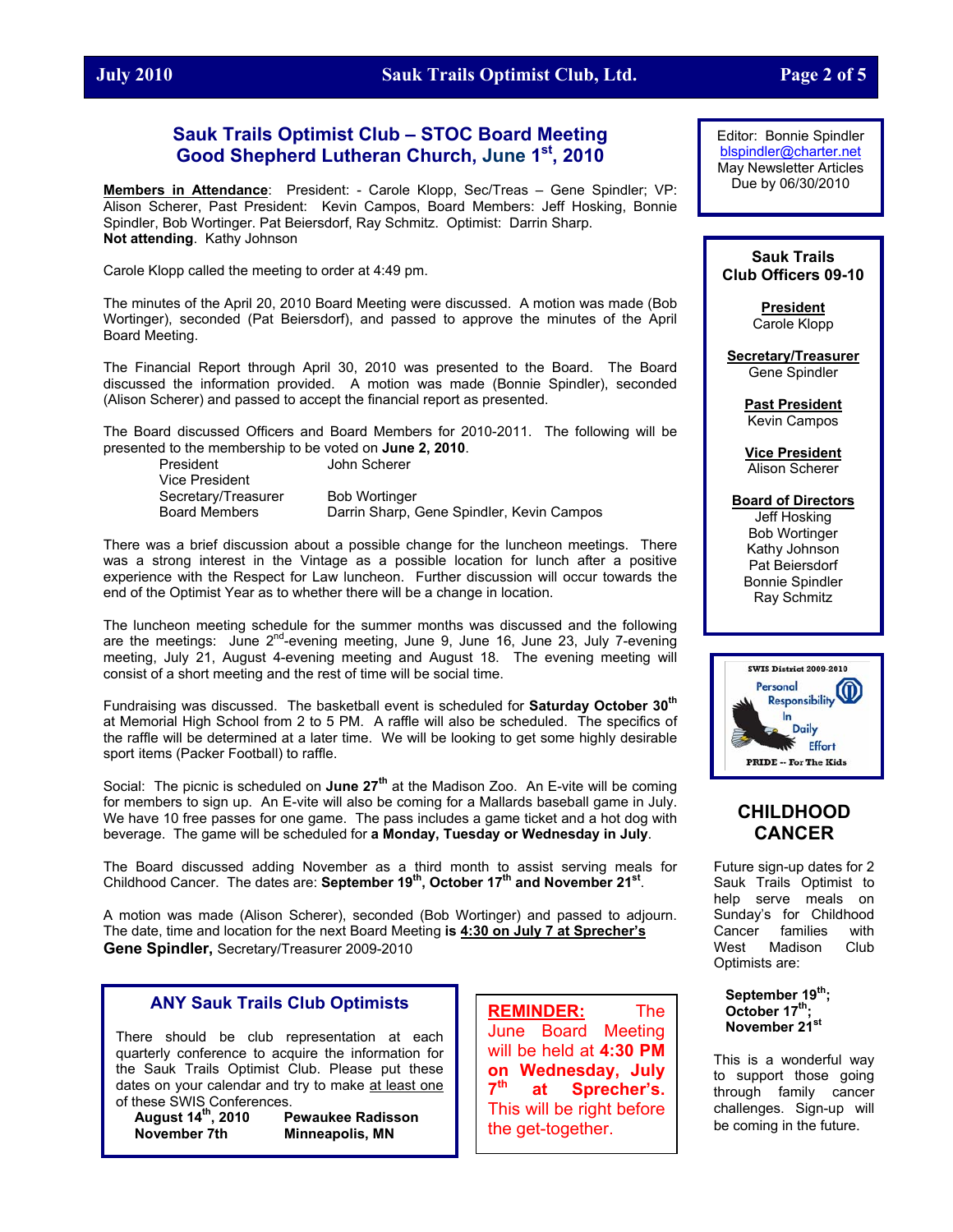**Sauk Trails Evening Get-Together**: On June 2<sup>nd</sup> from 5:30 – 7:00 PM optimists and 6 invited guests enjoyed appetizers, each other and found out more about the Optimist organization. The plan is to have a similar event, with more appetizers, the first Wednesday of each future month to help with membership.

**OccuPaws Guide Dog Association**: Barb & Mark Schultz & dogs, representing OccuPaws, shared with the club on **June 9th.** OccuPaws is an organization dedicated to empowering the visually impaired while raising awareness and education for both adults and children. If you would like information about future events or contributing, call 608-444-9555 or [www.occupaws.org](http://www.occupaws.org/) .

**Fishing Has No Boundaries**: There is a fishing weekend for Anglers with Disabilities, July 10 – 11<sup>th</sup>, at Governor Nelson State Park. On June 23<sup>rd</sup> a zip file was sent to ALL Sauk Trails Optimists and recent guests with more information. If you're interested in this event, you can contact Darrin Sharp, Optimist or Jim Campbell who shared on **June 16th** at a club lunch.

Jim Campell 608-225-8194 [jcambellsignaturehomes@charter.net](mailto:jcambellsignaturehomes@charter.net) Darrin Sharp 608-229-1112 [detrwgs@yahoo.com](mailto:detrwgs@yahoo.com)

**"Lose the Training Wheels" Bike Camp:** This will be held, July 12th through the 16th for the MADSS - Madison Area Downs Syndrome Society. On June 25<sup>th</sup> attachments were sent to ALL Sauk Trails Optimists and recent guests with more information. If you're interested in this event you can contact Vickie Eiden, who shared on **June 23rd** at a club lunch.

**Vickie Eiden** (608) 692-7653 [vickie@madss.org](mailto:vickie@madss.org)

#### **THANKS to JEFF HOSKING and DARRIN SHARP, Speaker Co-Chairs, FOR BRINGING IN THESE SPEAKERS.**

| Date                  | <b>Speaker</b>                    | <b>Topic</b>                         | <b>SPRECHERS</b>     |
|-----------------------|-----------------------------------|--------------------------------------|----------------------|
|                       |                                   |                                      | Menu's               |
| July 7th              | <b>EVENING Get-Together</b>       | $5:30 - 7:00$ PM                     | Hors d'oeuvres       |
| July 21st             | Paul Gilbertson                   | President 'Reach a Child'            | Menu <sub>3</sub>    |
| Aug 4th               | <b>EVENING Get-Together</b>       | $5:30 - 7:00$ PM                     | Hors d'oeuvres       |
| Aug 18th              | Diane Schwartz (tent)             | 'Get Kids Outside', summer           | Menu <sub>3</sub>    |
|                       |                                   | programs                             |                      |
| Sept. 1st             | <b>EVENING Get-Together</b>       | $5:30 - 7:00$ PM                     | Hors d'oeuvres       |
| Sept $8^{\text{th}}$  | TBA                               |                                      | Menu <sub>2</sub>    |
| Sept 15th             | Fran Puleo                        | Monona Terrace Options for           | Menu <sub>3</sub>    |
|                       |                                   | future planning                      |                      |
| Sept 22 <sup>nd</sup> | TBA                               |                                      | Menu 4               |
| Sept 29th             | Joanne Ganske, OI Rep             | Optimist Incentives/Programs         | Menu 1               |
| Oct. 6th              | All Optimists / Spouses /         | <b>EVENING Induction</b>             |                      |
|                       | <b>Significant Others Invited</b> | <b>Banquet New Officers</b>          | <b>Location: TBA</b> |
| Oct. 13,20,27         | TBA                               |                                      |                      |
| Nov $3^{rd}$          | <b>EVENING Get-Together</b>       | $5:30 - 7:00$ PM (tentative)         |                      |
| Nov 10th              | TBA                               |                                      |                      |
| Nov. 17 <sup>th</sup> | <b>MASCC Lunch, Alliant Ctr</b>   | NOON, Sprecher's CANCEL              |                      |
| Nov. $24^{th}$        | TBA (Thanksgiving Eve)            | <b>TBA</b>                           |                      |
| Dec. $1st$            | <b>EVENING Get-Together</b>       | $5:30 - 7:00 \text{ PM}$ (tentative) |                      |

#### **SPRECHER'S MENU CHOICES for Lunch Lunch Cost: (\$12.00 includes entrée, beverage, tax, & tip) Evening Hors d' oeuvres (\$12.00, includes soft drink beverage, tax & tip)**

| Menu 1                    | Menu 2                       | Menu 3                     | Menu 4                     |
|---------------------------|------------------------------|----------------------------|----------------------------|
| 1/2 Sprechers Chicken     | 1/2 Roast Turkey Sandwich,   | Ratatouille with Soup      | Chicken Fettuccine         |
| Wrap, with side and soup  | with side and soup           |                            | Alfredo with soup          |
| Rueben with soup or side  | Meatloaf with soup           | Sprechers Chicken Sandwich | <b>Classic Cobb Salad</b>  |
|                           |                              | with soup or side          |                            |
| Chicken Caesar Salad with | Classic Cobb Salad with soup | Chicken Caesar Salad with  | Pork Sliders with side and |
| soup                      |                              | soup                       | soup                       |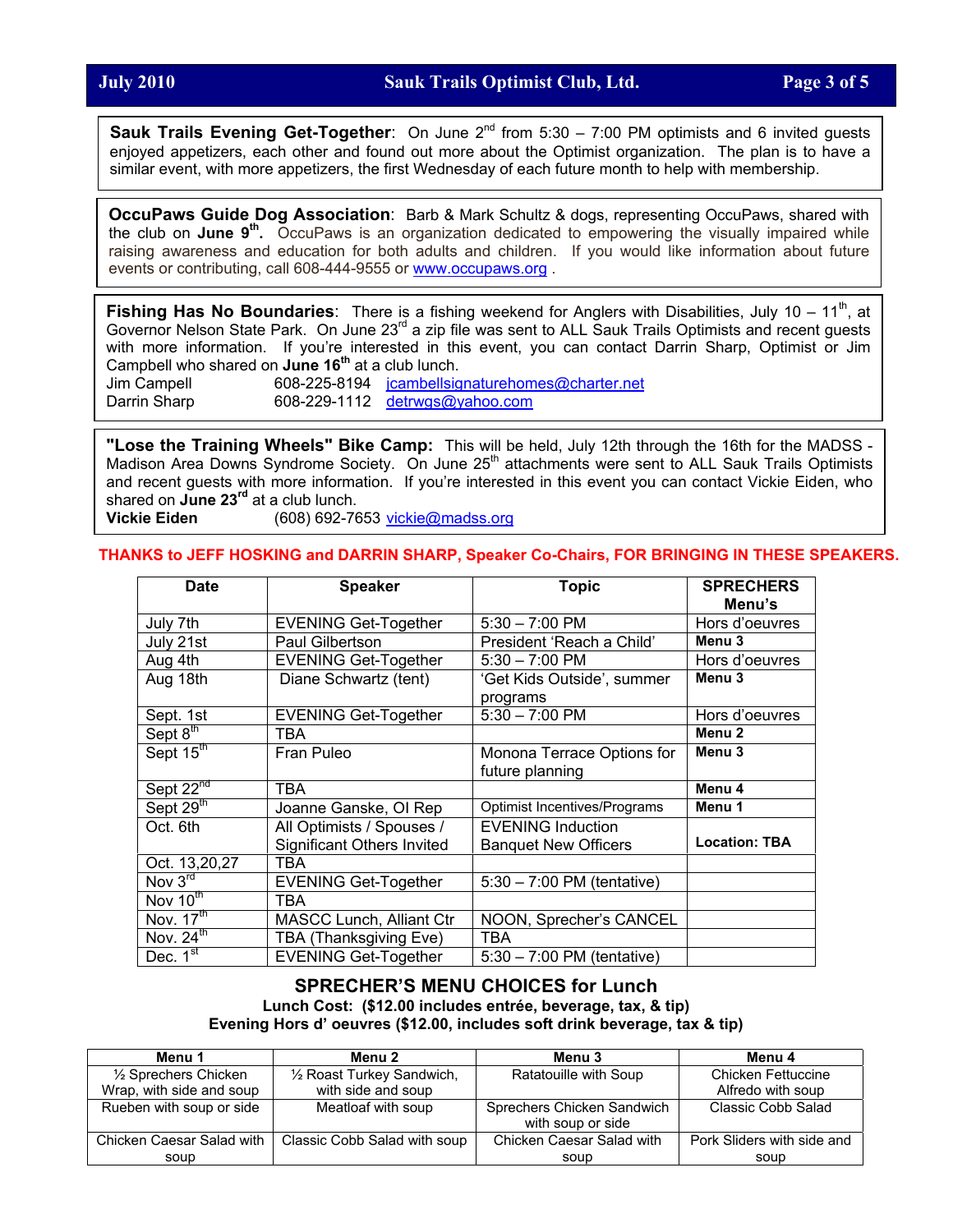#### **Sauk Trails Basketball & Sports Fundraiser**

The afternoon of **Saturday, October 30, 2010 from 3:00-5:00** is the date/time for the 1st annual fundraiser of a basketball game, a free throw competition, and other events like jump rope, broad jump, vertical jump, etc. for children and adults. We're still working on the name. We intend for this to be our biggest one-day fundraiser

We intend to have cheerleaders and maybe even Bucky Badger! We will co-sponsor with the JOOI students and Champion Style Athletics, the former Badgers. Our mission is to "Promote Healthy, Active Lifestyles in our Community"

We need your help, so please contact Kevin or me if you would like to chair a committee, serve on it, or help in other ways.

1. Getting sponsors (friends, family, and businesses who support our mission)

2. Getting players, both sports-minded people who love the game and/or celebrities/former professionals/Badgers). Non-celebrity-type players will be asked to make a small donation for the opportunity to play against the professionals/Badgers.

3. Committee Chairs and committee members in areas of (but not limited to):

- Public Relations including Media Coordination
- Ticket Printing/Sales/Distribution/ and Collection
- $\checkmark$  Event Posters Printing/Distribution, Advertising, Community Message Boards
- $\checkmark$  Concessions (JOOI)
- Set up and Clean up
- T-Shirts, Equipment, Event Program, Liability waivers,
- Logistics (P.A., announcer, referees, coaches, shower room set up, team prep, team practice).
- $\checkmark$  School Assembly planning/coordinating/implementing to promote healthy, active lifestyles.
- $\checkmark$  Raffles coordinator and prize procurement

Two years ago, we paid \$4000 to the Harlem Ambassadors for a similar event and we raised about \$5000 before the Harlem fee. This time, we will keep the monies and donate to youth in the community!

We appreciate and look forward to your support,

#### **Kevin Campos and Kathy Johnson, Co-Chairs**

#### **SUMMER PICNIC Sunday, June 27th :**

There were 14 who attended the picnic at the zoo. The weather broke nicely from threatened rain showers to a beautiful day. Thanks to Alison & John Scherer for coordinating this event.

#### **MALLARD's GAME to be scheduled in July** on a week day evening.

10 tickets are available from the Bucky Book Sales incentives, first come first serve. EVITE Coming from Social Committee.

| <b>Sauk Trails Optimist Club Future Activities</b>                                             |                                                                   |                                                                               |  |  |  |
|------------------------------------------------------------------------------------------------|-------------------------------------------------------------------|-------------------------------------------------------------------------------|--|--|--|
| ✓                                                                                              | 2 Meetings each month in summer: July and August 1st and 3rd Wed. |                                                                               |  |  |  |
| (1 <sup>st</sup> Wed Evening Meeting, 3 <sup>rd</sup> Wednesday Noon Meeting)                  |                                                                   |                                                                               |  |  |  |
|                                                                                                | Mallard's Game scheduled                                          | July, week day evening                                                        |  |  |  |
|                                                                                                | Service Club Olympics                                             | Jul 26 (eve), Jul $27th$ (all day),                                           |  |  |  |
| (sign-up for 5:30 PM dinner at Keva by July 15 <sup>th</sup> , see other attachment for info). |                                                                   |                                                                               |  |  |  |
|                                                                                                | <b>Childhood Cancer Meal Serving</b>                              | Sun, Sept. 19 <sup>th</sup> , Oct. 17 <sup>th</sup> . Nov. 21 <sup>st</sup> . |  |  |  |
| ✓                                                                                              | <b>Basketball Fundraising Scheduled</b>                           | Saturday, October 30 <sup>th</sup>                                            |  |  |  |
|                                                                                                | <b>STOC New Board Induction</b>                                   | Wed Evening October 6 <sup>th</sup>                                           |  |  |  |
|                                                                                                | Supporting JOOI activities and others.                            | Continuous                                                                    |  |  |  |